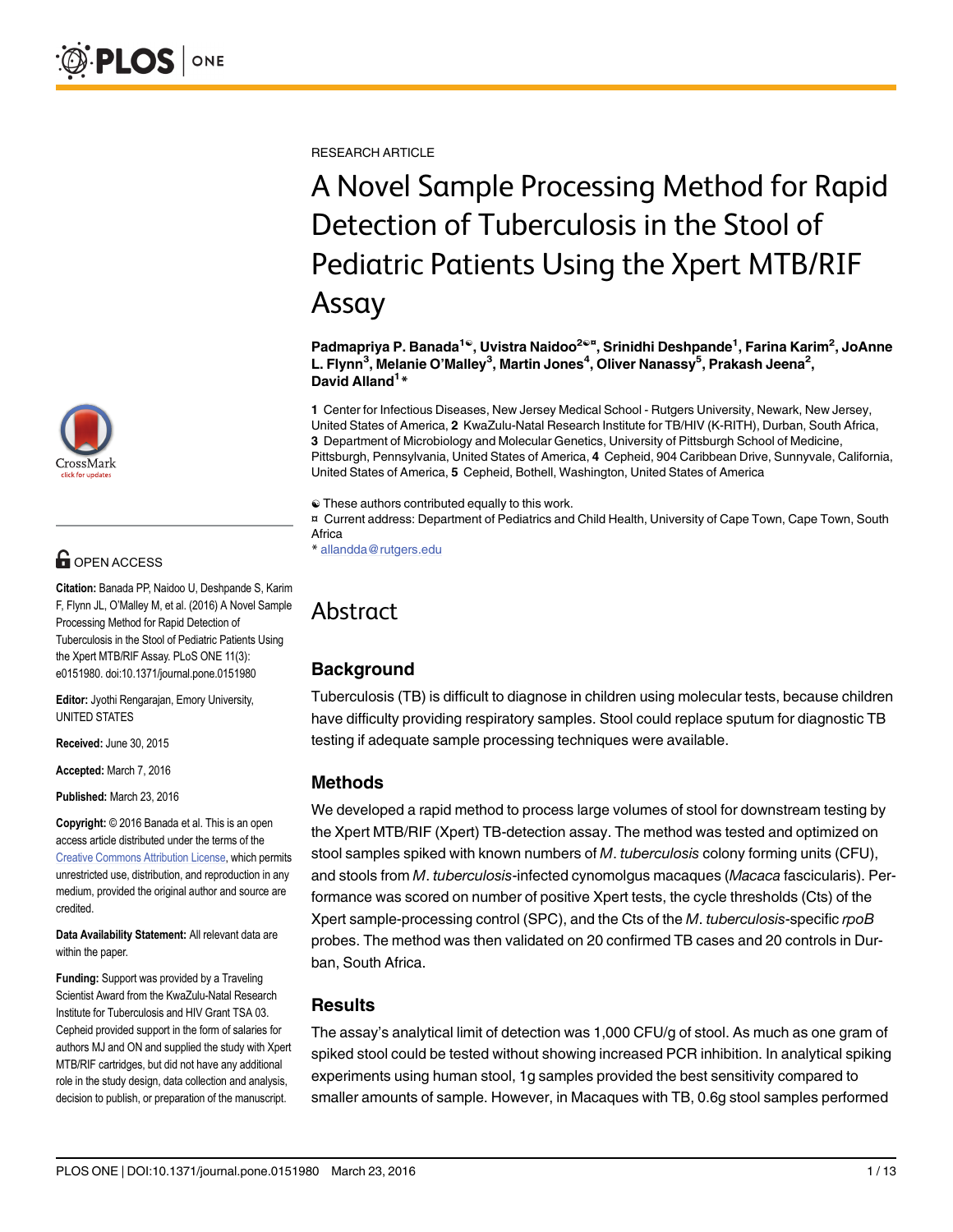<span id="page-1-0"></span>

Competing Interests: David Alland is a member of a group of investigators who receive royalties for licensing molecular beacons such as those used in the Xpert assay. To manage this conflict of interest DA has irrevocably capped the money that he can personally receive attributable to the Xpert assay to \$5000 per year. DA also reports receiving research contracts from Cepheid. Martin Jones and Oliver Nanassy are employed by Cepheid. Cepheid supplied the study with Xpert MTB/RIF assay cartridges. Xpert MTB/RIF assay cartridges and GeneXpert instruments are marketed worldwide. Other than these, there are no patents, products in development or marketed products to declare used in this study. This does not alter the authors' adherence to all the PLOS ONE policies on sharing data and materials, as detailed online in the guide for authors.

better than either 0.2g or 1.2g samples. Testing the stool of pediatric TB suspects and controls suggested an assay sensitivity of 85% (95% CI 0.6–0.9) and 84% (95% CI 0.6–0.96) for 0.6g and 1.2g stool samples, respectively, and a specificity of 100% (95% CI 0.77–1) and 94% (95% CI 0.7–0.99), respectively.

#### Conclusion

This novel approach may permit simple and rapid detection of TB using pediatric stool samples.

#### Introduction

The World Health Organization (WHO) estimates that over half a million new cases of child-hood tuberculosis (TB) occur every year, with an annual mortality of up to 80,000 [\[1,](#page-11-0) [2](#page-11-0)]. Childhood TB accounts for 10–15% of the TB cases worldwide and up to 25% of cases from high TB burden countries  $[3]$  $[3]$ . TB can progress very rapidly in children because of their immature immune system [[4,](#page-11-0) [5\]](#page-11-0). Rapid detection of TB in children should enable more rapid treatment and improved outcomes.

Currently available TB tests perform poorly in children. Most pulmonary TB in adults is diagnosed by smear, culture or molecular tests performed on expectorated sputum [\[6](#page-11-0), [7](#page-11-0)]. However, children are often unable to expectorate sputum in the volume or quality needed for sputum-based diagnostics. Consequently, sputum smears and cultures for Mycobacterium tuberculosis (MTB) are often negative in children with TB  $[8-10]$  $[8-10]$  $[8-10]$  $[8-10]$  $[8-10]$ . Childhood TB can also be diagnosed by testing early morning gastric aspirates [\[11,](#page-11-0) [12\]](#page-11-0). However, this procedure is invasive and the diagnostic yield of gastric aspirates ranges from only 20–40%  $[8, 12-18]$  $[8, 12-18]$  $[8, 12-18]$  $[8, 12-18]$  $[8, 12-18]$  $[8, 12-18]$  $[8, 12-18]$ . Children are therefore often treated empirically for TB, based on clinical features, chest X-ray findings, tuberculin skin tests, and contact with an index patient. This approach may lead to both over and under treatment  $[1]$  $[1]$ . Furthermore, the lack of bacteriologic culture confirmation makes it impossible to test for drug resistant disease. These factors create an urgent need to develop a rapid and sensitive test that can detect TB and test for drug resistance in children [[19](#page-11-0)].

Stool is a promising sample matrix for pediatric TB tests, because MTB may be swallowed and passed into a child's stool where it can be easily sampled. MTB is difficult to routinely culture from stool, because other rapidly growing bacteria may overgrow the slowly replicating M. tuberculosis bacillus. Nucleic acid based amplification tests (NAAT) can detect MTB in stool with good sensitivity [\[8](#page-11-0), [12](#page-11-0), [20](#page-12-0)–[22\]](#page-12-0). The Xpert MTB/RIF (Xpert) assay (Cepheid, Sunnyvale CA), recommended to detect TB in sputum, has also been exploited for extra-pulmonary samples [\[5,](#page-11-0) [17,](#page-11-0) [22,](#page-12-0) [23\]](#page-12-0). In previous TB detection studies performed on stool, the Xpert assay detected MTB with a sensitivity of 25–69% and a specificity of 91.7–100% [\[22,](#page-12-0) [24](#page-12-0)–[26\]](#page-12-0). However, the stool processing protocols required centrifugation, which would not be suitable for point of care testing in resource-limited environments. Xpert stool tests also generated unacceptably large numbers of errors (13–25%) [[22](#page-12-0), [26](#page-12-0)], probably from sample clogging the Xpert assay cartridge or due to PCR inhibition from stool components. The poor sensitivity of  $<$ 50% reported in some Xpert stool studies [[24,](#page-12-0) [26\]](#page-12-0) could have been due to retained PCR inhibitors, but may also have been due to the low amounts of sample that were tested  $(<0.2 g)$  [[24](#page-12-0)]. Assay sensitivity could be increased if methods were available for testing larger quantities of stool without introducing PCR inhibitors.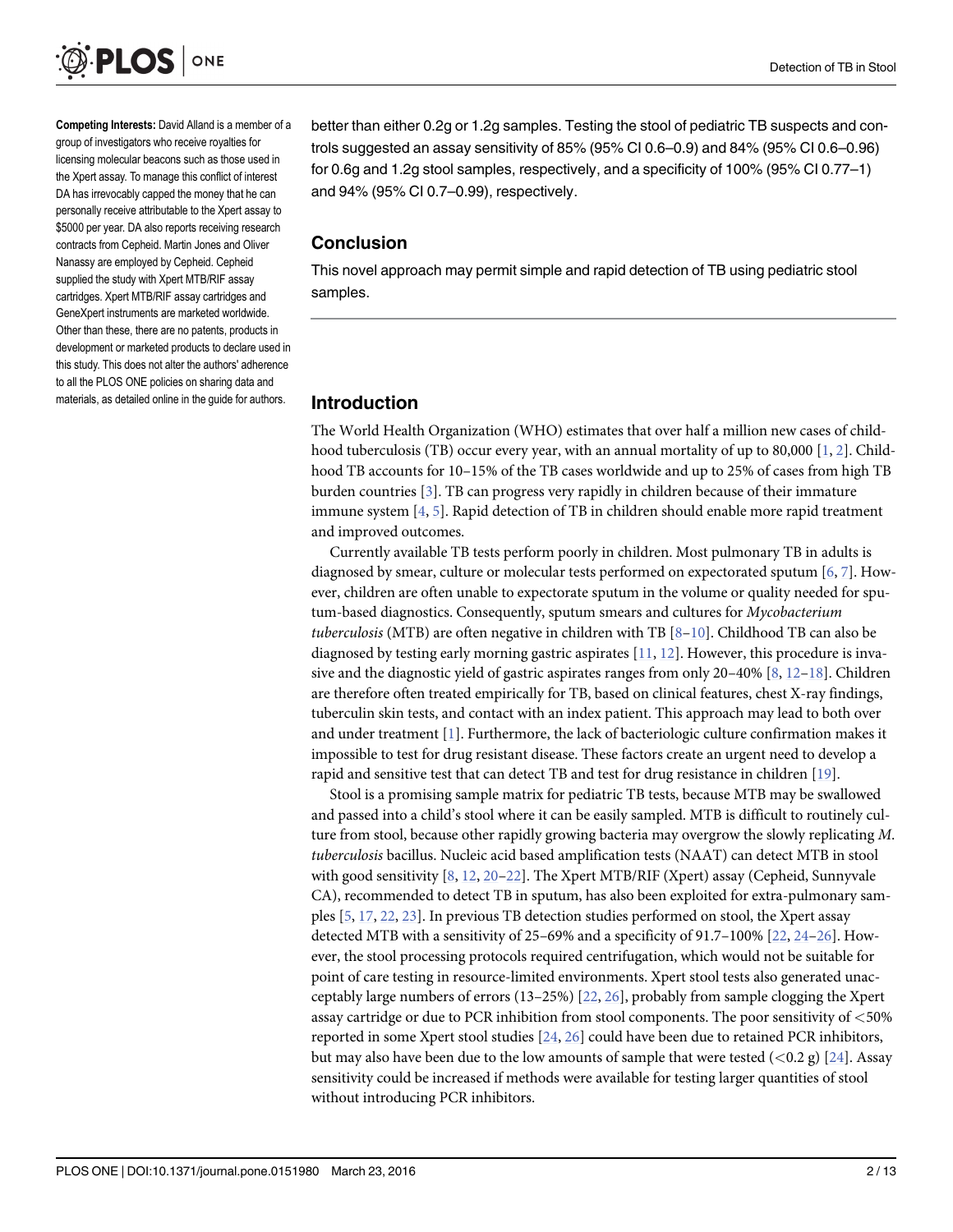<span id="page-2-0"></span>Here, we present a novel method to process larger volumes of stool specimens for direct detection of MTB using the Xpert assay. This approach is then validated with pediatric stool samples from TB cases and controls.

# Materials and Methods

## Stool, bacterial strains and culture conditions for analytic laboratory studies

M. tuberculosis (MTB) strain H37Rv obtained from the American Type Culture Collection (ATCC) (Manassas, VA) was cultured and quantified by plating colony forming units (CFU) on Middlebrook 7H10 agar plates (BD, Franklin Lakes, NJ). M. bovis BCG Pasteur strain was used as a surrogate for MTB. Pre-quantified frozen MTB and BCG cell stocks were sonicated or vortexed vigorously for 1 to 2 min before making serial dilutions in Middlebrook 7H9 media (BD) in all dilution series. For analytic spiking studies, stools were obtained in the United States from human subjects not suspected of having TB. Stools from cynomolgus ( $N = 5$ , *Macaca fas*cicularis) and rhesus macaques ( $N = 4$ , *Macaca mulatta*), (with active pulmonary TB induced by intrabronchial infection of MTB strain Erdman [[27](#page-12-0), [28](#page-12-0)]) or uninfected controls from cynomolgus macaques ( $N = 5$ ) were freshly collected or stored at  $4^{\circ}$ C after overnight transport on ice packs.

# Stool processing

Between 0.2g to 1.2g of stool, as indicated, were processed following the protocol described in [Fig 1](#page-3-0). Two mls of a stool processing buffer (SPB), containing AL buffer (Qiagen, Valencia, CA) and 10% Polyvinylpyrrolidone (Sigma Aldrich, St. Louis, MO), two mls of Xpert MTB/RIF sample reagent (SR) (Cepheid), and 3 mm glass beads (Fisher Scientific, Pittsburgh, PA) were added to the mixture. The final stool and buffer combination was mixed by snap vortexing (for <10 seconds), incubated for 30 min at room temperature and then passed through a syringe filter (fitted with glass wool to capture the stool debris) into a clean collection vial ([Fig 1\)](#page-3-0). Two ml of this filtrate was then loaded into the sample loading chamber of an Xpert assay cartridge. Subsequent sample processing and PCR were performed in accordance with the manufacturer's recommendations using G3 cartridges in GeneXpert instrument (ver 4.4a).

# Analytical limit of detection (LOD)

One-gram of human TB negative stool was spiked with five different concentrations of M. bovis BCG (10, 100,  $10^3$ ,  $10^4$  and  $10^5$  CFU/g) and six different concentrations of MTB strain H37Rv cells (10, 100, 500,  $10^3$ ,  $10^4$  and  $10^5$  CFU/g). TB negative stool by itself was used as negative control as concentration zero in both experiments. The stool was then treated according to the sample-processing protocol described in [Fig 1](#page-3-0) for a total of four replicates per CFU concentration. The LOD was defined as the lowest CFU concentration that produced 100% positive results.

# Patient population and study design for clinical validation experiments

Validation studies on fresh stool samples from 20 TB positives and 20 controls were conducted at the KwaZulu-Natal Research Institute for TB and HIV (K-RITH). Children <15 years old were recruited between January 2013 and January 2014 from hospitals and clinics within the Ethekwini region, Durban, KwaZulu-Natal, South Africa. Samples were taken from two groups: TB cases, who were children confirmed to have TB by a positive Xpert MTB/RIF on induced sputum or gastric lavage; and TB-negative controls, who were children that had symptoms or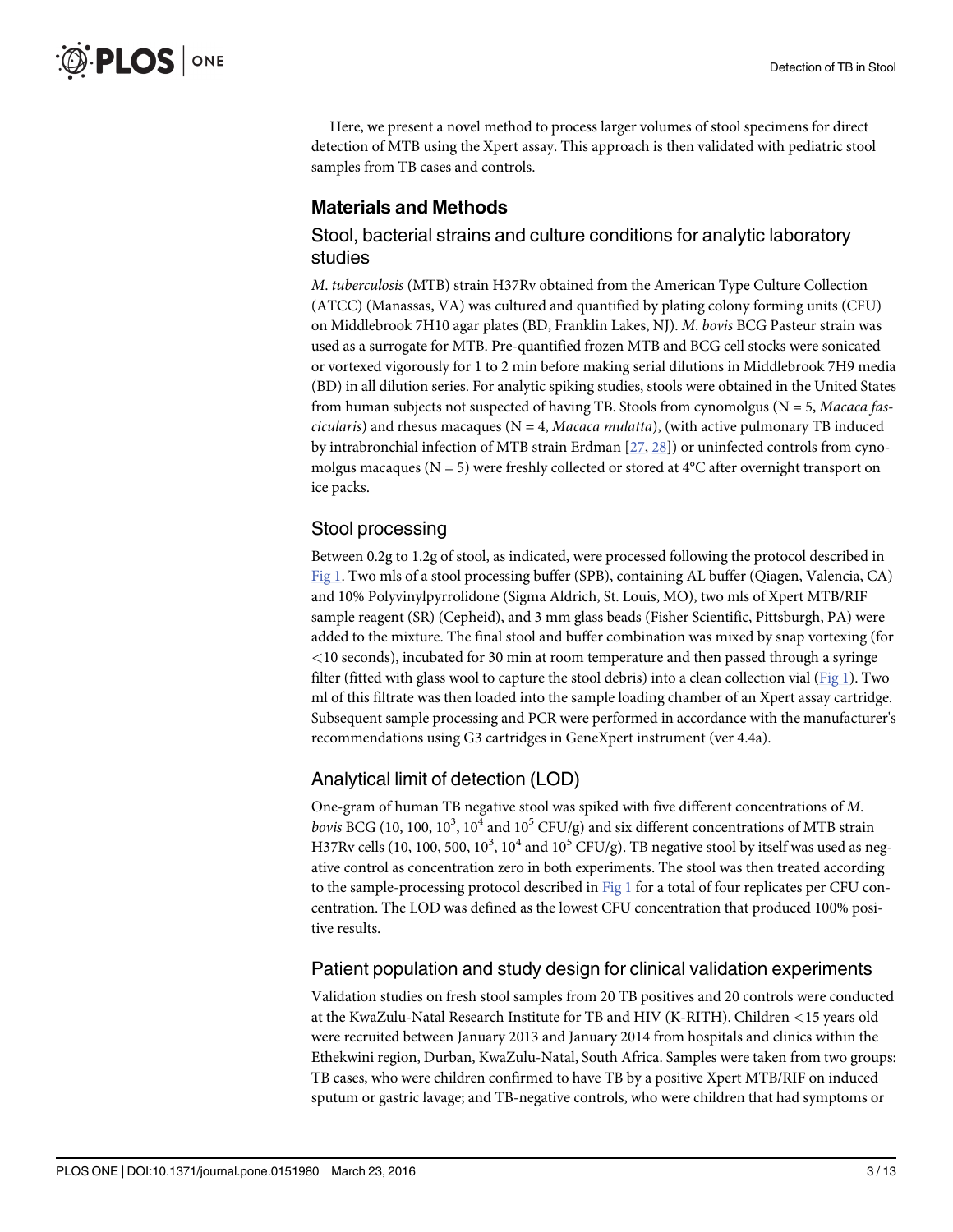<span id="page-3-0"></span>



doi:10.1371/journal.pone.0151980.g001

signs suggestive of childhood TB but who had negative Xpert MTB/RIF tests on induced sputum or gastric lavage. Sputum culture was not considered as an enrollment criteria in this study and not all subjects had both Xpert and culture tests performed. TB cases were sourced from case file results obtained through the National Health Laboratory Services (NHLS) GeneXpert laboratories, Durban and reverse traced from these documented results. TB-negative controls were sourced from primary health care clinics or hospitals. Participants were excluded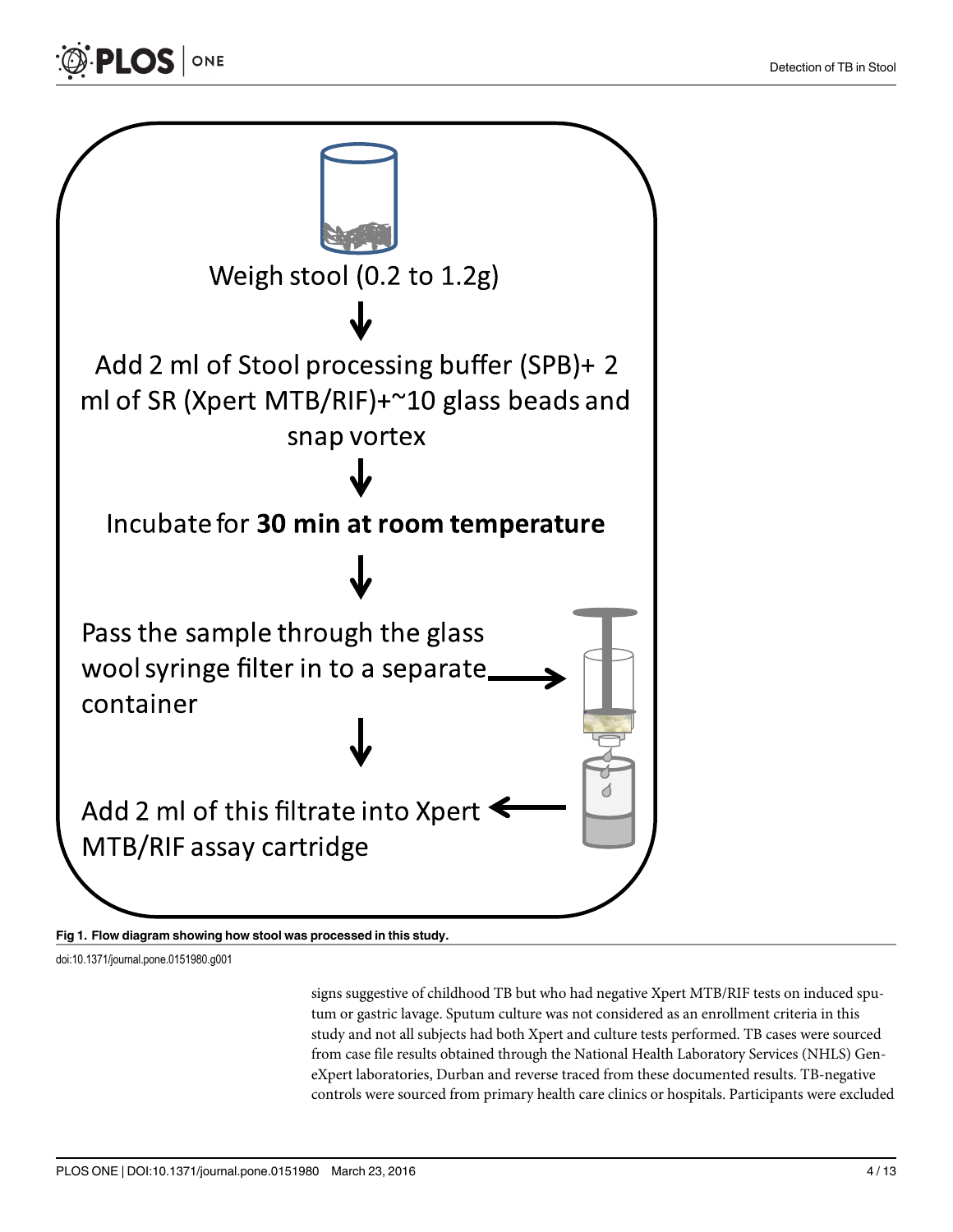#### <span id="page-4-0"></span>Table 1. Baseline clinical findings of recruited TB cases and controls.

|                                             | TB Cases <sup>1</sup> ( $N = 20$ ) | TB controls <sup>2</sup> ( $N = 18$ ) | P value*  |
|---------------------------------------------|------------------------------------|---------------------------------------|-----------|
| Sex (male)                                  |                                    | 10                                    | 0.32      |
| Age (<5years old)                           | 8                                  | 15                                    | 0.009     |
| <b>HIV positive</b>                         | 11                                 | 5                                     | 0.11      |
| On TB treatment                             | $\overline{7}$                     |                                       | 0.04      |
| Cough >2weeks                               | 18                                 | 5                                     | 0.0001    |
| Other constitutional symptoms               | 20                                 | 5                                     | < 0.00001 |
| Malnutrition weight-for-height <- 2 z-score | $\overline{ }$                     | 4                                     | 0.48      |
| Positive TB trace contact                   | 14                                 | $\mathcal{P}$                         | 0.0003    |
| Definite $TB3$                              | 4                                  | $\Omega$                              | 0.1       |
| Probable TB <sup>3</sup>                    | 16                                 | 18                                    | 0.1       |
| Possible $TB3$                              | 0                                  | $\Omega$                              | <b>NA</b> |

\* 2-tailed Fisher Exact probability values

<sup>1</sup> TB cases were defined as TB suspects with either a gastric lavage or an induced sputum positive for M. tuberculosis by the Xpert MTB/RIF assay.

 $2$  TB controls were defined as TB suspects with either a gastric lavage or an induced sputum negative for M. tuberculosis by Xpert MTB/RIF assay.

 $3$  Definitions were according to proposed international clinical case definition for intrathoracic M. tuberculosis disease [\[29](#page-12-0)].

doi:10.1371/journal.pone.0151980.t001

if they had been on more than five days of empiric anti-tuberculosis treatment in the past 6 months, if parental informed consent was unattainable, if child assent for participants 6 to 14 years of age was unattainable, or if they had evidence of extra-pulmonary TB. Participants were withdrawn from the study if there was inadequate stool volume produced. Participants were not followed up after recruitment and sample collection.

Clinical characteristics shown in  $Table 1$  were collected by participant report and chart reviews. TB case definitions used in Table 1 but not in the primary data analysis conformed to national standards as follows: Definite TB disease: At least one of the signs and symptoms suggestive of TB disease and microbiological confirmation of MTB [[29](#page-12-0), [30](#page-12-0)]. Probable TB disease: At least one of the signs and symptoms suggestive of TB disease, the chest radiograph being consistent with intra-thoracic TB disease and presence of one of the following: (a) a positive clinical response to TB treatment, (b) documented exposure to a source case with TB disease, or (c) immunological evidence of TB infection [[29](#page-12-0), [30](#page-12-0)]. Possible TB disease: At least one of the signs and symptoms suggestive of TB disease and either (a) a clinical response to TB treatment, documented exposure to a source case with TB disease or immunological evidence of TB infection, or (b) Chest radiography consistent with intra-thoracic TB disease [\[29,](#page-12-0) [30\]](#page-12-0). Note, that for study purposes the standard clinical TB case definition did not include the results of molecular tests including Xpert MTB/RIF.

#### Sample collection

One 5g stool sample was collected from each participant. The timing of bowel motion, sample consistency, relationship to meals, and water intake in the previous 24 hours was noted. The first stool passed in the day was collected for all TB cases and in 16/20 negative controls. Samples were stored at 4°C for maximum one week before testing.

#### Laboratory testing

All laboratory testing was performed under a sterile hood in a Biosafety laboratory 3 (BSL3) according to standard operating procedures described in [Fig 1.](#page-3-0)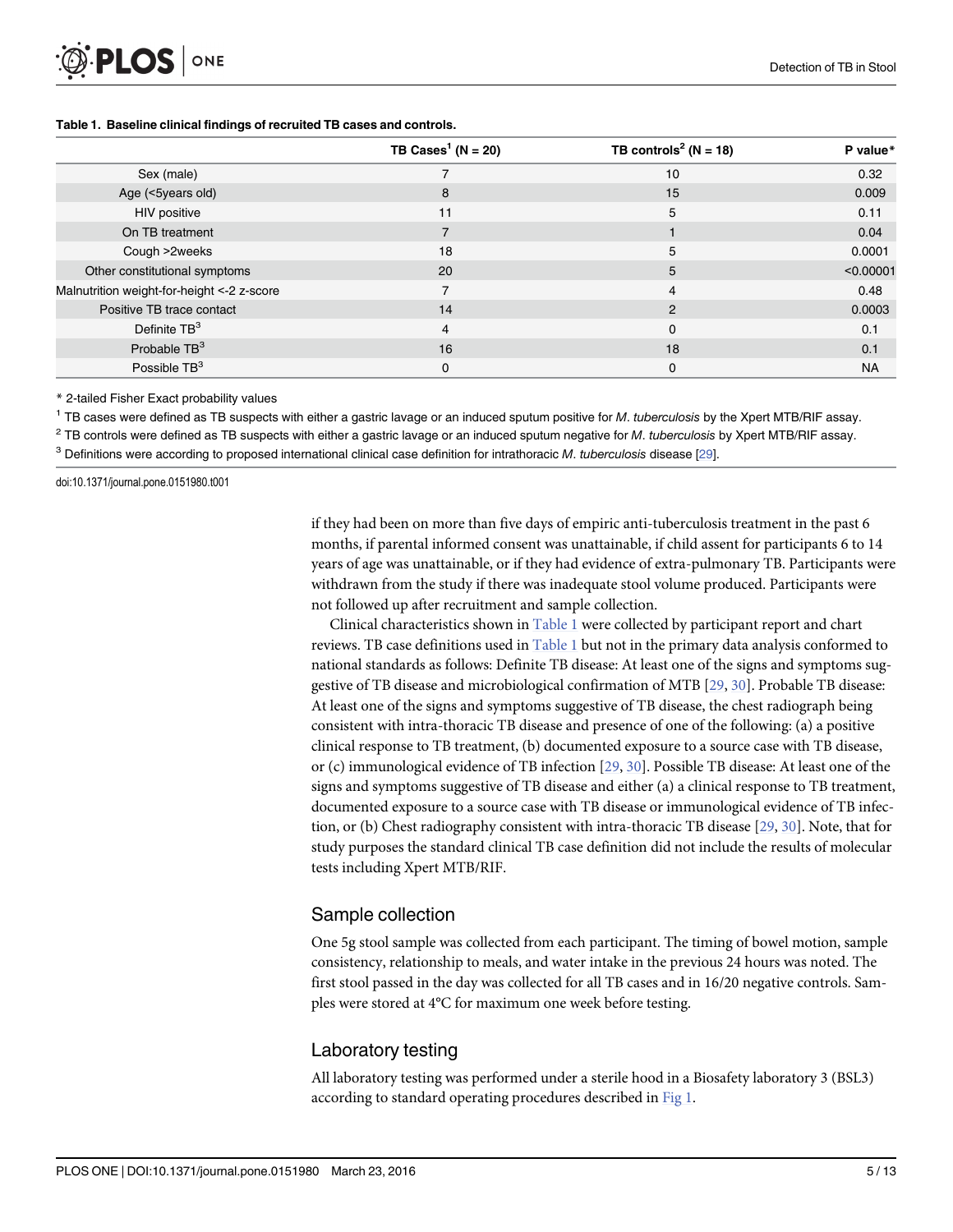#### <span id="page-5-0"></span>Ethics statements

This study was approved by University of Medicine and Dentistry of New Jersey (UMDNJ)- Institutional review board (IRB), which became the Rutgers University IRB upon the merger of UMDNJ and Rutgers on July 1, 2013 (protocols: 2012002020 and 0120110065); by the Biomedical Ethics Research Committee (BREC) of the University of KwaZulu-Natal (protocol: BE233/ 11) and the KwaZulu Natal Department of Health (protocol: HRKM 072/13). The written consent letter for the participants was also approved by BREC, protocol no: BE233/11 and HRKM 072/13. Participants without written consent were excluded from the study and all the documents are saved on investigators (UN and FK) computers.

The non-human primate stool samples used in this study were obtained from animals who were being investigated for another purpose under IACUC protocol assurance number A3187- 01, and specific protocol approval numbers 13122689, 11090030, 1105870, 12060181, and 11110045. The stool samples were obtained only after they had been removed from the animal cages and were slated to be discarded. All experimental manipulations, protocols, and care of the animals for this parent study were approved by the University of Pittsburgh School of Medicine Institutional Animal Care and Use Committee (IACUC). The IACUC adheres to national guidelines established in the Animal Welfare Act (7 U.S.C. Sections 2131–2159) and the Guide for the Care and Use of Laboratory Animals (8th Edition) as mandated by the U.S. Public Health Service Policy. The monkeys were housed at University of Pittsburgh Regional Biocontainment Center (Animal BSL3 facility) and MO collected the stool from monkeys from the cage pan. At the time of collection, none of the monkeys were on treatment. The authors (MJO and JLF) had physical contact with the monkeys.

#### Data analysis

Standard statistical analysis (average, standard deviation and t-test) was performed using Microsoft Excel 2000 for Windows. One-way Analysis of variance for independent or correlated samples (ANOVA) was carried out to evaluate the P values using the online ANOVA calculator <http://faculty.vassar.edu/lowry/anova1u.html>. The reference standard for the diagnosis of TB was the Xpert induced sputum/gastric lavage results. Sensitivity was defined as the percent results with a positive stool result against the GeneXpert induced sputum or gastric aspirate positive cases (+/- 95% exact confidence interval). Specificity was defined as the percent results with a negative result among control patients (+/- 95% exact confidence interval). Twotailed Fisher exact probability test was used to compare the TB cases to TB controls using the online calculator <http://vassarstats.net/odds2x2.html>.

# **Results**

#### Optimizing stool quantity

We studied how much stool sample should be added into our assay to provide the best sensitivity for TB detection [[31](#page-12-0), [32](#page-12-0)]. The goal was to introduce the maximum amount of MTB into the assay without degrading PCR performance by introducing excess PCR inhibitors. We spiked 0.2g, 0.5g and 1g of TB negative stool with BCG at final concentrations of 1,000 CFU/g. Sam-ples were processed using the optimized protocol ([Fig 1](#page-3-0)) and tested in the Xpert assay (N = 4 for each stool weight). A delay in the cycle threshold (Ct) of the Xpert assay's internal control (IC) indicated PCR inhibition [[33](#page-12-0)]. IC Ct values remained at an average 33±3.0 for all stool quantities ([Fig 2a\)](#page-6-0), suggesting that our stool processing method effectively eliminates PCR inhibitors in the amounts of stool that we studied. Sample processing pressures measured by the GeneXpert instrument and reported by its normal software were not significantly affected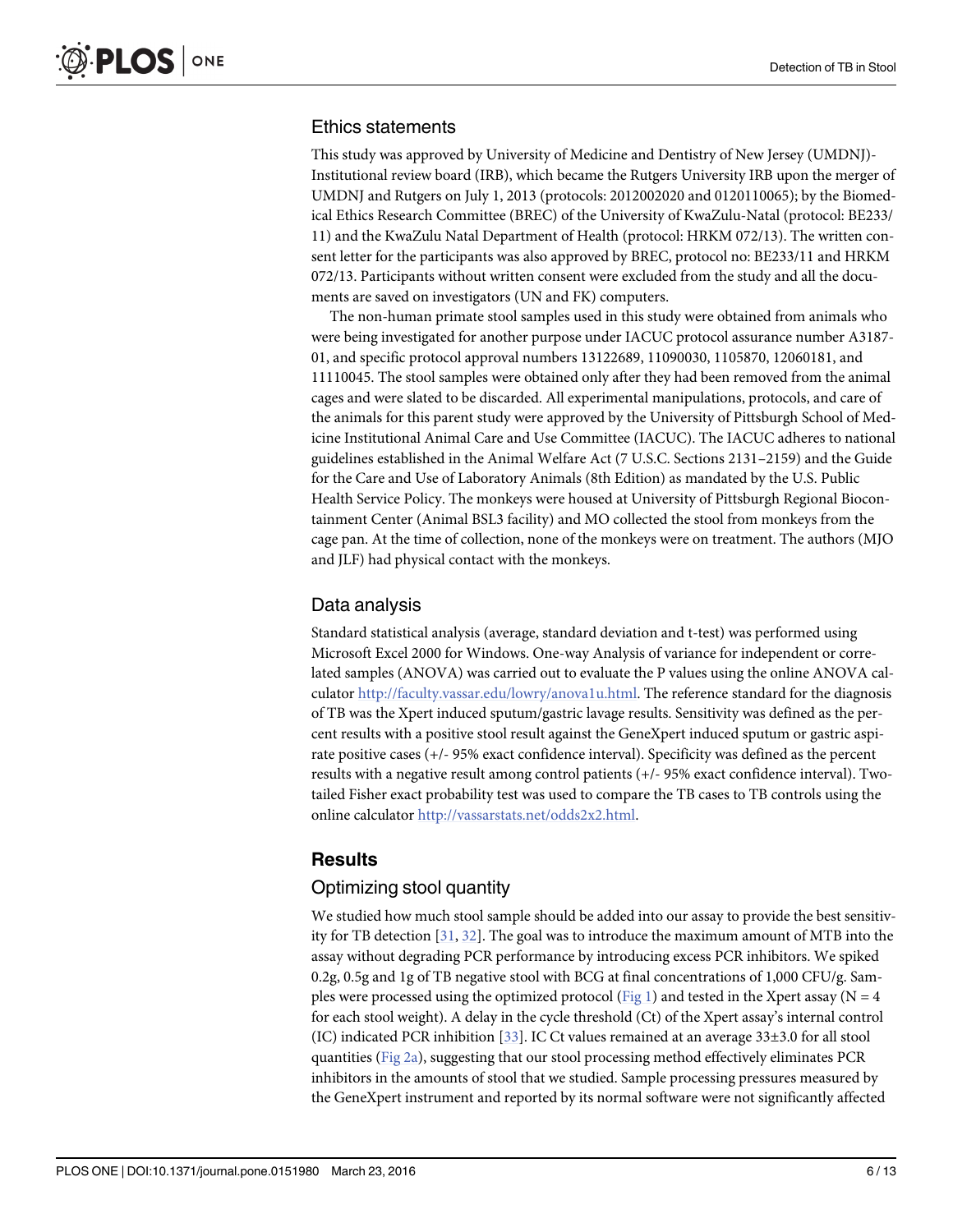<span id="page-6-0"></span>

[Fig 2. S](#page-5-0)ample size and sensitivity. A. M. bovis BCG was spiked at 10<sup>3</sup> CFU/ml into 0.2, 0.5 and 1 g of stool (N = 4). Columns = pressure; lines = Cycle thresholds (Cts). B. Stool samples were collected from macaques infected with M. tuberculosis and three different amounts (0.2g, 0.6g and 1g) were tested. The number in parenthesis indicates number of macaques tested at each volume. The shades of gray on the graph indicate the number of times the test was performed on the same stool sample. Light gray = 1 test only; medium gray = combined data from 2 tests; dark gray = combined data from 3 tests. All the uninfected controls tested  $(N = 5)$  were negative by this method.

doi:10.1371/journal.pone.0151980.g002

PLOS ONE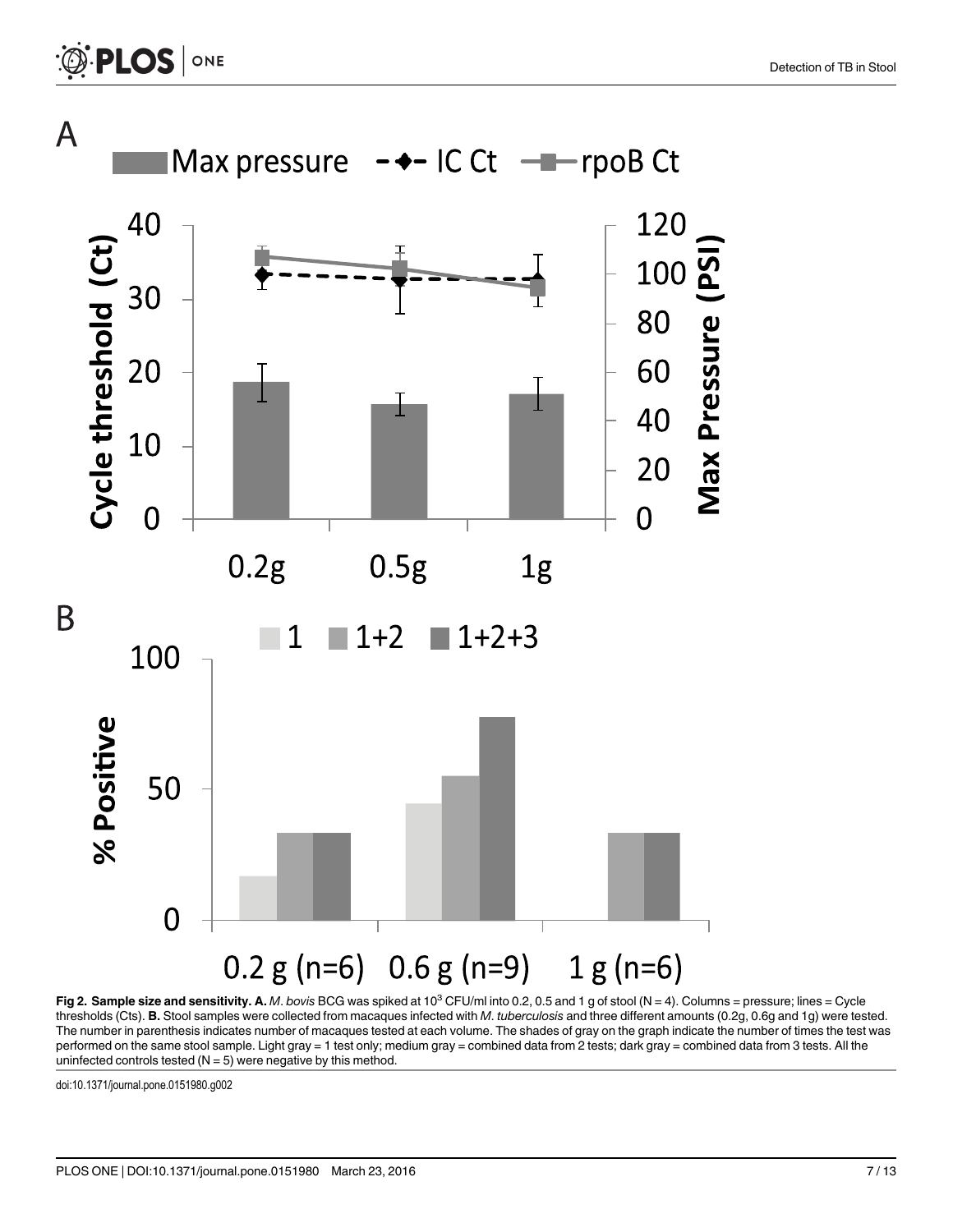<span id="page-7-0"></span>by an increase in stool quantity  $(P>0.01)$  and were consistently below 60 PSI or approximately one-half of the permitted pressure limit of the assay  $(Fig 2a)$  $(Fig 2a)$ . In contrast, minimum rpoB Cts decreased to 29.8±1.8 with 1g samples compared to 32±4.4 and 35±3.4 for 0.5g and 0.2g samples, respectively (P<0.01 between 0.2g and 1.0g,  $Fig 2a$ ). These results suggest that adding increasing quantities of processed stool into the Xpert assay improves assay sensitivity for MTB detection.

## Comparing stool volumes from macaques with TB

To simulate human patients with active TB, we performed additional stool quantity ranging studies using stools collected from nine macaques with pulmonary TB and five uninfected controls. Macaque stool samples weighing 0.2g, 0.6g or 1g were tested in triplicate following the protocol in [Fig 1](#page-3-0), (each test effectively sampled a different portion of the same stool sample) to determine the incremental benefit of testing multiple samples. When a single stool sample was tested for each macaque, 1/6 (17%) of the 0.2g, 4/9 (44%) of the 0.6g, and 0/6 (0%) of the 1.0g stool samples were positive for TB ( $Fig 2b$ ). When two stool samples were tested for each macaque, 2/6 (33%), 5/9 (56%), and 2/6 (33%) of the 0.2g, 0.6g and 1.0g stool samples, respectively were positive for TB. Finally, when three stool samples were tested for each macaque, 2/6 (33%) of the 0.2g stool samples, 7/9 (78%) of the 0.6g stool samples, and 2/6 (33%) of the 1.0g stool samples were positive for TB. These data suggested that 0.6g was the optimal quantity of stool for our assay, and that repeat testing could further improve assay sensitivity. There was no difference in percent positive rate between the two different macaques (cynomolgus vs rhesus). All the uninfected controls tested  $(N = 5)$  were negative by this method. We also observed that macaque stool had many physical differences from the human stool. For example, macaque stool is more pellet in form than the semi-solid consistency observed in human stool.

# Analytical LOD

The assay LOD in 1g of stool was evaluated by spiking known numbers MTB CFUs into stool specimens [\(Fig 3\)](#page-8-0). The assay LOD was 1,000 CFU/g stool for both BCG and MTB. MTB was also detected in 75% and 50% of stool samples spiked with 500 CFU/g and 100 CFU/g, respectively [\(Fig 3B](#page-8-0)), whereas BCG was detected 66% of stool samples spiked with 100 CFU/g ([Fig 3A\)](#page-8-0).

# Test performance on human clinical samples

Twenty TB cases and 20 TB-negative control participants were enrolled in the clinical study. Two controls were excluded due to missing data ([Fig 4](#page-9-0)). [Table 1](#page-4-0), shows relevant clinical and laboratory characteristics of the participants. Most TB cases and controls fit the definitions proposed by international clinical case definition for intrathoracic M. tuberculosis [[29](#page-12-0)] of "probable TB". Sputum MGIT culture results were positive for MTB in only 4 of the 20 TB cases, but cultures were negative in all controls. These 4 cases fit the definition of 'definite TB'.

Tests performed on 0.6g stool samples were positive in 17/20 TB cases [sensitivity 85% (95% CI 0.6–0.9), [Table 2\]](#page-9-0). Tests performed on 1.2g stool samples were positive in 16/19 stool TB cases [sensitivity of 84% (95% CI 0.6–0.99), [Table 2\]](#page-9-0) and 1/20 samples was excluded due to probe check error. The Xpert stool assays performed on 1.2g samples detected TB in 5/6 (83.3%) participants who met our case definition by a positive gastric aspirate, and in 11/13 (84.6%) who met our case definition by a positive induced sputum. Tests performed on 0.6g samples detected TB in 6/7 (85.7%) participants who met our case definition by a positive gastric aspirate, and in 11/13 (84.6%) who met our case definition by a positive induced sputum. The specificity of the assay performed on 0.6g stool samples was 100% [95% CI 0.80–1.00]; and the specificity of the assay performed on 1.2g stool samples was 94% [95% CI 0.67–0.99]. Our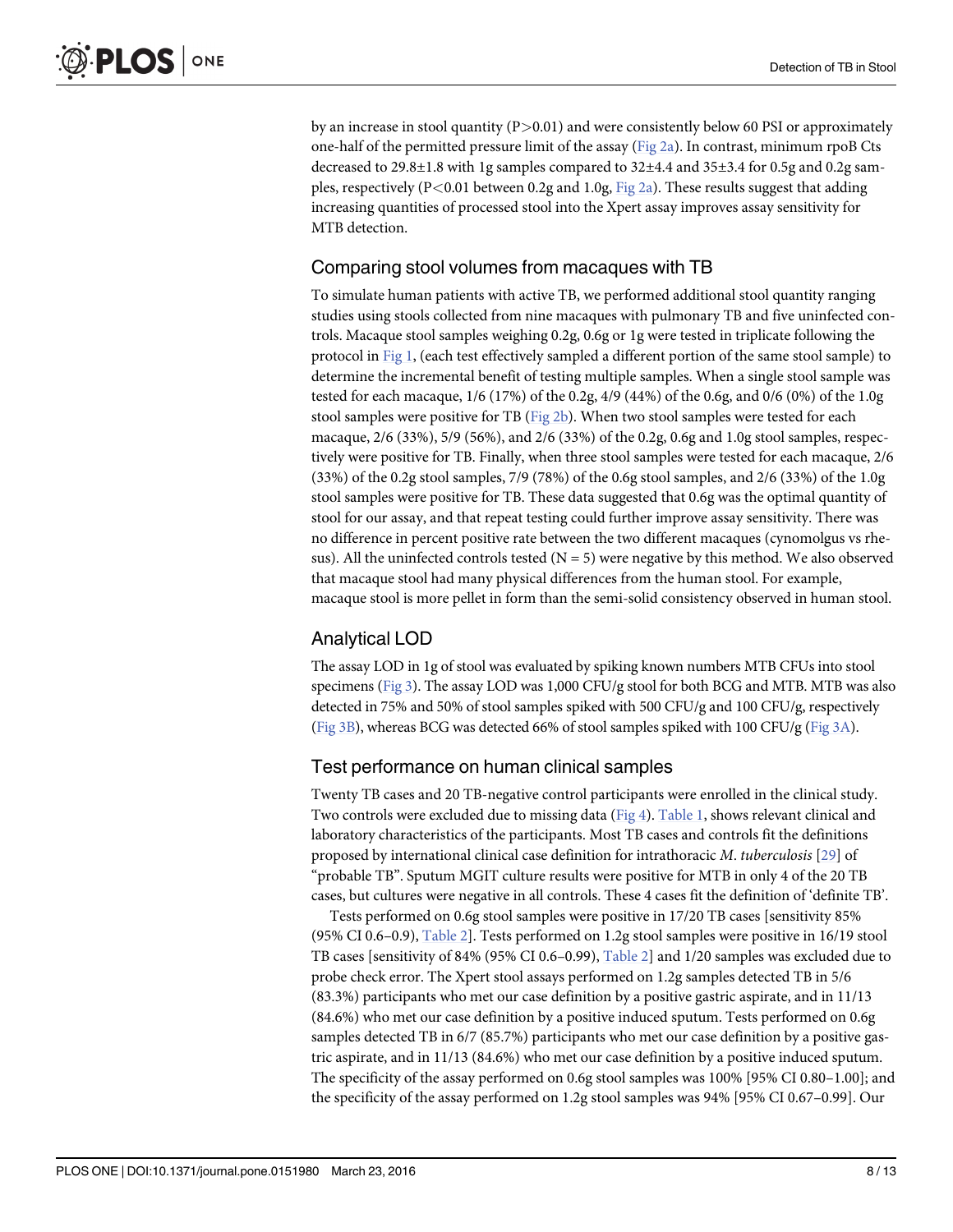<span id="page-8-0"></span>



[Fig 3. A](#page-7-0)nalytical limit of detection. A. BCG and B. M. tuberculosis H37Rv (MTB) was spiked into stool at final concentrations of 10 CFU/g through  $10^5$  CFU/g, processed according to our protocol, and tested using the Xpert MTB/RIF assay.

doi:10.1371/journal.pone.0151980.g003

assay was positive on tests of both 0.6g and 1.2g stool samples in 4/4 (100%) of participants who were culture positive for MTB in sputum (three participants) or gastric aspirate (one participant).

In a post hoc subgroup analysis, the stool assay at 0.6g, was positive in 8/11 (72.2%) of HIV positive TB cases, 6/6 (100%) of HIV negative or exposed negative TB cases (HIV children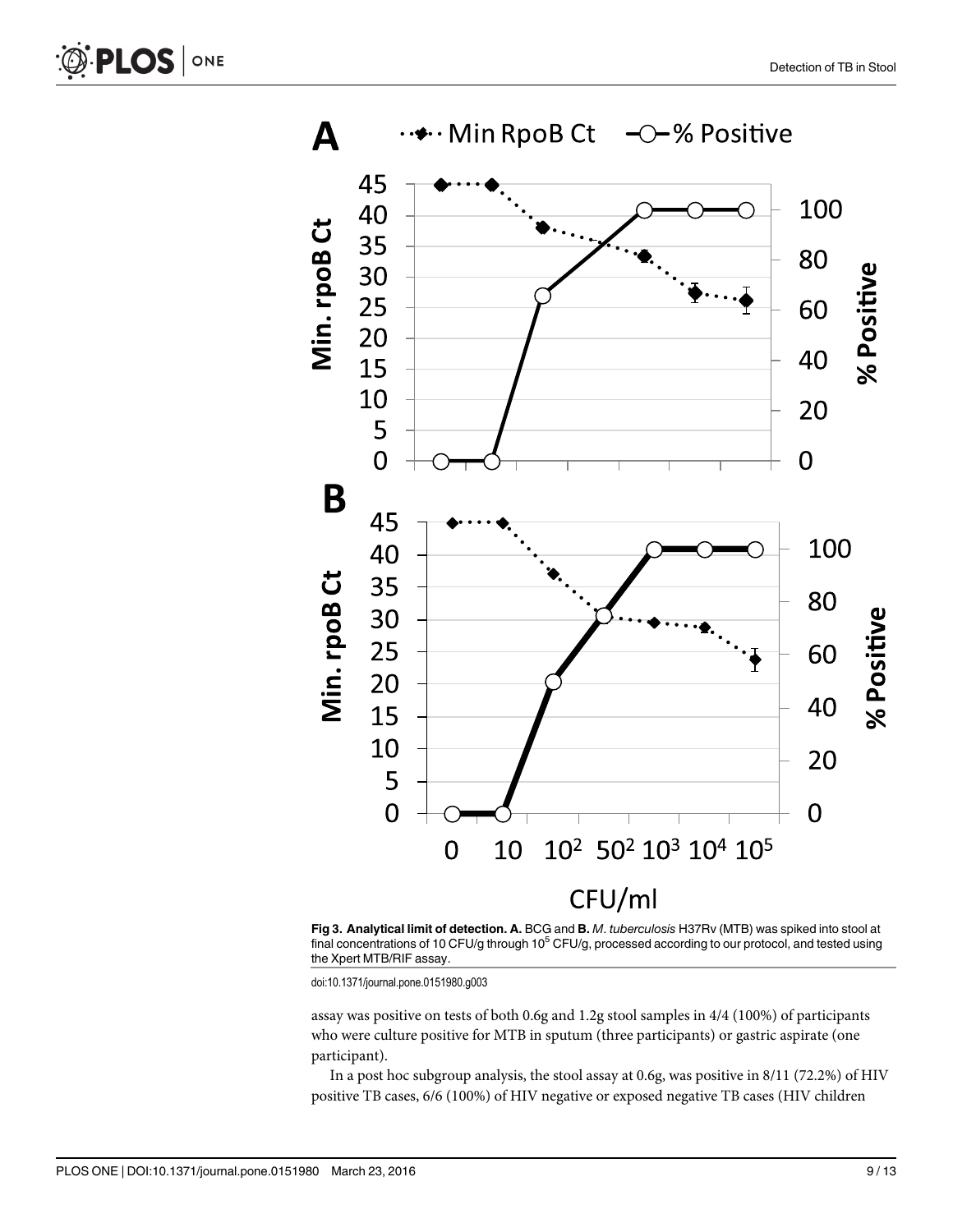<span id="page-9-0"></span>



[Fig 4. S](#page-7-0)tudy flow diagram. Xpert stool testing of 0.6g and 1.2g volume from Xpert induced sputum (IS) and gastric washing (GW) results was performed on above recruited participants. As indicated, repeat testing was performed on a limited stool number of samples that were initially negative.

doi:10.1371/journal.pone.0151980.g004

exposed at birth but subsequently tested HIV negative) and 2/2 (100%) TB cases of unknown HIV status. The assay was also positive in  $6/7$  (85.7%) TB cases who were on TB treatment  $<$  5 days, and in 9/13 (69.2%) TB cases who were not on anti-tuberculosis therapy. The four TB cases with positive cultures (3 induced sputum and 1 gastric lavage) were rifampin (RIF) sensitive on phenotypic testing. These four TB cases were also found to have rifampin susceptible MTB in the stool assay. Assay performance did not appear to be affected by stool color and consistency (semi-formed, formed, or liquid), or by water and dietary intake in the 24 hours before stool collection.

#### **Discussion**

We have shown that a simple protocol and buffer set can be used to process stool samples so that they can be tested for MTB with the Xpert MTB/RIF assay. Our method includes two innovative components: a stool processing buffer (SPB), that (along with the Xpert MTB/RIF

|  |  |  |  | Table 2. Sensitivity and specificity of Xpert stool assay as tested with pediatric clinical samples. |  |
|--|--|--|--|------------------------------------------------------------------------------------------------------|--|
|  |  |  |  |                                                                                                      |  |

|                   |         | IS/ GW-Xpert   |               | <b>Total</b> | Sensitivity (95% CI) | Specificity (95% CI) |  |
|-------------------|---------|----------------|---------------|--------------|----------------------|----------------------|--|
|                   |         | <b>Present</b> | <b>Absent</b> |              |                      |                      |  |
| Xpert-Stool 0.6 g | Present |                | 0             | 17           | $0.85(0.6 - 0.9)$    | $1(0.77-1)$          |  |
|                   | Absent  | o              | 17            | 20           |                      |                      |  |
| Xpert-Stool 1.2 g | Present | 16             |               | 17           | $0.84(0.6-0.96)$     | $0.94(0.7-0.99)$     |  |
|                   | Absent  | 3              | 15            | 18           |                      |                      |  |

doi:10.1371/journal.pone.0151980.t002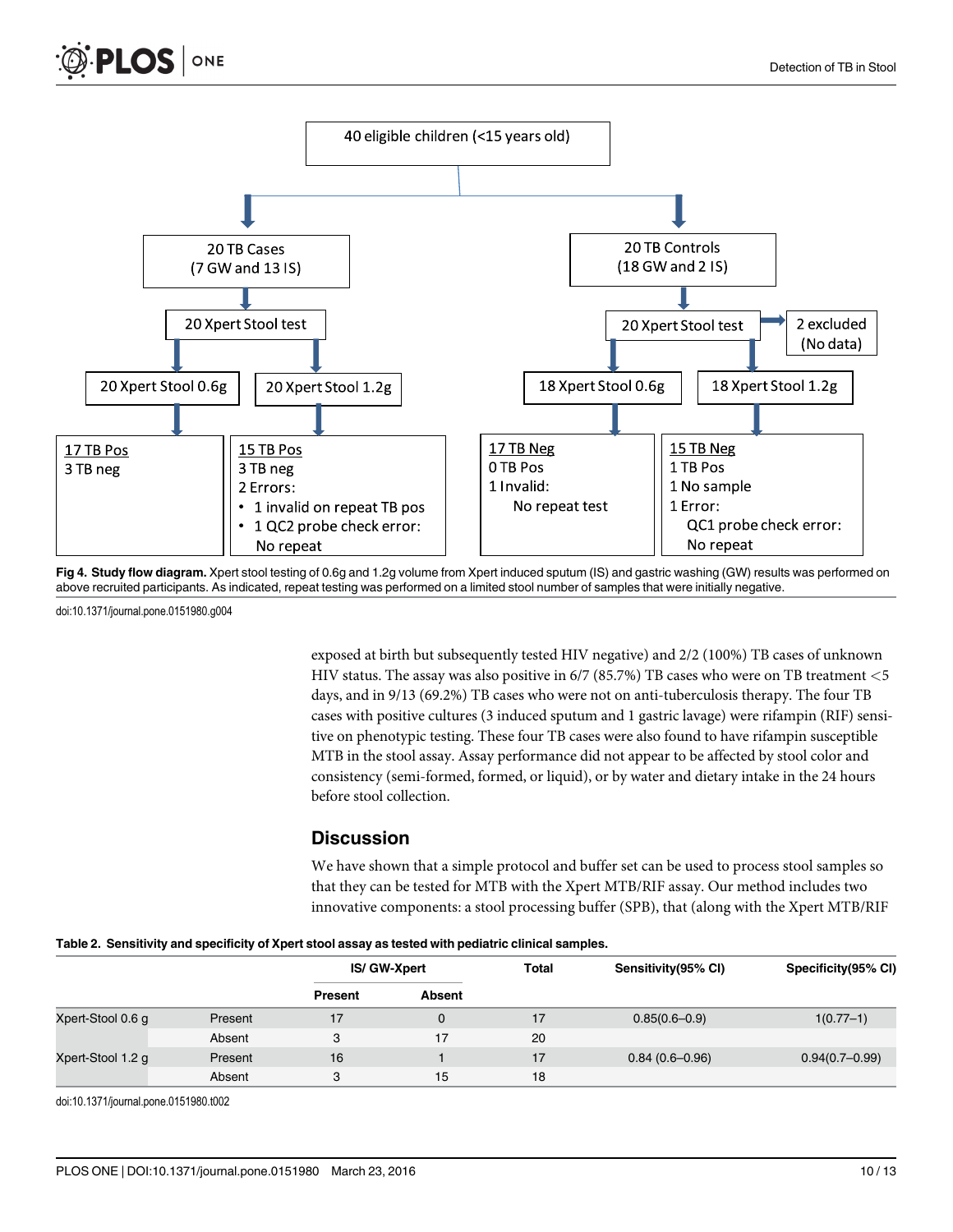<span id="page-10-0"></span>sample processing reagent—SR) inactivates PCR inhibitors and allows stool to be easily filtered; and a filter configuration that permits easy filtration of the treated stool sample. We found glass wool can be used to filter stool debris more efficiently than the other types of filter materials tested (including cotton, Whatman filters, filter pads, gauze, and glass filter pads). Treating stool samples with SPB and SR and then passing them through our filter as described in [Fig 1](#page-3-0) resulted in 1 invalid (2.6% of 38 TB cases) from 0.6g and 1 invalid and 2 QC probe check errors (7.8% of 38 TB cases) with 1.2g. Invalids are caused by a delay or an absence of cycle threshold (Ct) from the internal control (IC), which could be due to the introduction of PCR inhibitors from the sample. QC probe check errors are often due to abnormal signals from the assay components within the Xpert MTB/RIF cartridge, which can have multiple causes. In spite of these errors, this performance was significantly better than that achieved by other stool processing methods  $[21, 22, 24]$  $[21, 22, 24]$  $[21, 22, 24]$  $[21, 22, 24]$  $[21, 22, 24]$  $[21, 22, 24]$ , even though these methods were more complex, tested smaller amounts of stool, and often required additional equipment to permit centrifugation.

It is often difficult to achieve a firm diagnosis of tuberculosis in children [\[4](#page-11-0)]. For example, at least two induced sputum samples are required to achieve the sensitivity of a single sputum sample in adult TB suspects  $[18]$  $[18]$  $[18]$ . It is likely that pediatric TB is more paucibacillary in the lungs compared to adults and we reasoned that paucibacillary TB would be more easily diagnosed by testing larger volumes of stool. Indeed, in our study of TB infected macaques, the 0.6g stool samples were significantly more positive than the 0.2g stool samples. However, we did not find that the 1.2g stool sample performed better than the 0.6g stool sample in our human participants, even though tests on one 1.2g of stool did suggest that a TB negative control participants had TB. This positive sample in a TB negative participant could represent a false positive diagnosis, or it could represent a true positive in a participant that did not meet our diagnostic criteria for TB. This participant was treated clinically for TB but was not followed up further.

Our study is limited by its small sample size. Our sensitivity and specificity estimates have wide confidence intervals, and an improvement in assay performance with the larger stool size could easily have been missed given the limited number of study participants. Finally, limited facilities made it difficult to confirm by culture the presence of TB in most of our participants who met our case definition of TB positive. Previous studies, however, have shown that the Xpert MTB/RIF assay has a high positive predictive value compared to MTB cultures [\[34\]](#page-12-0) thus, it is likely that most of our study-defined TB cases truly had TB.

Approximately 10–20% of children from high burden countries develop TB  $[1, 35, 36]$  $[1, 35, 36]$  $[1, 35, 36]$  $[1, 35, 36]$  $[1, 35, 36]$  $[1, 35, 36]$ . Molecular diagnostic tools such as the Xpert MTB/RIF have the promise to improve diagnosis of TB in this age group, but obtaining a good quality respiratory sample can be difficult in children. Extra-pulmonary samples such as stool may be easier to obtain and our approach may therefore significantly improve TB detection in children. Furthermore, not all adult TB suspects can produce adequate sputum samples. Therefore, our approach may also be useful in older age groups. Our modified approach to testing stool samples in the Xpert MTB/RIF system is only one aspect of TB diagnosis that must be solved to permit this assay to be easily used in a point of care testing environment. For example, the current GeneXpert test instrument requires a laptop computer and a continuous power source. However, the recently announced introduction of a portable, battery operated, unit that can run Xpert MTB/RIF assays (GeneXpert Omni, [http://www.cepheid.com/us/genexpert-omni\)](http://www.cepheid.com/us/genexpert-omni) may resolve some of the other barriers to point of care testing. In conclusion, the efficient stool sample processing method that we developed appears to simplify TB detection in children. Larger clinical studies are needed to evaluate the full performance parameters and the potential impact of this methodology.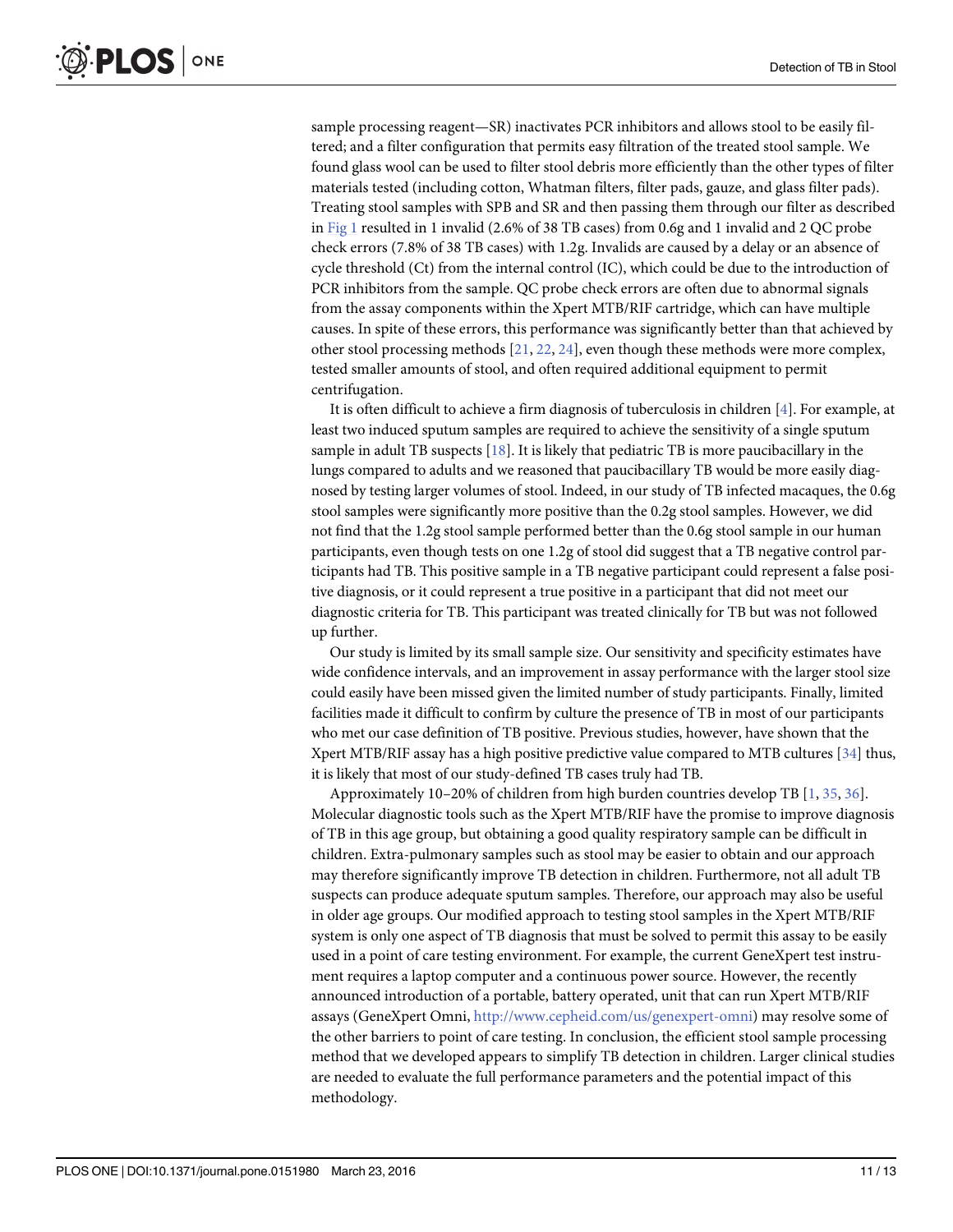#### <span id="page-11-0"></span>Acknowledgments

UN currently works at Department of Pediatrics and Child Health, University of Cape Town. The study was supported by Traveling Scientist Award from the KwaZulu-Natal Research Institute for Tuberculosis and HIV.

#### Author Contributions

Conceived and designed the experiments: PB DA UN PJ. Performed the experiments: PB UN SD. Analyzed the data: PB UN. Contributed reagents/materials/analysis tools: JF MO MJ ON FK. Wrote the paper: PB UN PJ DA. Collected the stool samples from macaques for this study: MO.

#### References

- [1.](#page-1-0) WHO. Roadmap for childhood tuberculosis: towards zero deaths. Geneva, Switzerland.: WHO press; 2013.
- [2.](#page-1-0) WHO. Global Tuberculosis Report. 2014.
- [3.](#page-1-0) Cuevas LE, Browning R, Bossuyt P, Casenghi M, Cotton MF, Cruz AT, et al. Evaluation of tuberculosis diagnostics in children: 2. Methodological issues for conducting and reporting research evaluations of tuberculosis diagnostics for intrathoracic tuberculosis in children. Consensus from an expert panel. J Infect Dis. 2012; 205 Suppl 2:S209–15. doi: [10.1093/infdis/jir879](http://dx.doi.org/10.1093/infdis/jir879) PMID: [22476719](http://www.ncbi.nlm.nih.gov/pubmed/22476719)
- [4.](#page-1-0) Newton S, Brent A, Anderson S, Whittaker E, Kampmann B. Paediatric Tuberculosis. Lancet Infect Dis. 2008; 8(8):498–510. doi: [10.1016/S1473-3099\(08\)70182-8](http://dx.doi.org/10.1016/S1473-3099(08)70182-8) PMID: [18652996](http://www.ncbi.nlm.nih.gov/pubmed/18652996)
- [5.](#page-1-0) Venturini E, Turkova A, Chiappini E, Galli L, de Martino M, Thorne C. Tuberculosis and HIV co-infection in children. BMC Infect Dis. 2014; 14(Suppl 1):S5. doi: [10.1186/1471-2334-14-S1-S5](http://dx.doi.org/10.1186/1471-2334-14-S1-S5) PMID: [24564453](http://www.ncbi.nlm.nih.gov/pubmed/24564453)
- [6.](#page-1-0) Zumla A, Raviglione M, Hafner R, Fordham von Reyn C. Tuberculosis. New Engl J Med. 2013; 368 (8):745–55. doi: [10.1056/NEJMra1200894](http://dx.doi.org/10.1056/NEJMra1200894) PMID: [23425167](http://www.ncbi.nlm.nih.gov/pubmed/23425167)
- [7.](#page-1-0) Sia IG, Wieland ML. Current Concepts in the Management of Tuberculosis. Mayo Clin Proc. 2011; 86 (4):348–61. doi: [10.4065/mcp.2010.0820](http://dx.doi.org/10.4065/mcp.2010.0820) PMID: [21454737](http://www.ncbi.nlm.nih.gov/pubmed/21454737)
- [8.](#page-1-0) Wolf H, Mendez M, Gilman RH, Sheen P, Soto G, Velarde AK, et al. Diagnosis of Pediatric Pulmonary Tuberculosis by Stool PCR. Am J Trop Med Hyg. 2008; 79(6):893–8. PMID: [19052299](http://www.ncbi.nlm.nih.gov/pubmed/19052299)
- 9. Powell DA, Hunt WG. Tuberculosis in children: an update. Adv Pediatr. 2006; 53:279–322. PMID: [17089872](http://www.ncbi.nlm.nih.gov/pubmed/17089872)
- [10.](#page-1-0) Oberhelman RA, Soto-Castellares G, Gilman RH, Caviedes L, Castillo ME, Kolevic L, et al. Diagnostic approaches for paediatric tuberculosis by use of different specimen types, culture methods, and PCR: a prospective case-control study. Lancet Infect Dis. 2010; 10(9):612–20. doi: [10.1016/S1473-3099\(10\)](http://dx.doi.org/10.1016/S1473-3099(10)70141-9) [70141-9](http://dx.doi.org/10.1016/S1473-3099(10)70141-9) PMID: [20656559](http://www.ncbi.nlm.nih.gov/pubmed/20656559)
- [11.](#page-1-0) James WG. Childhood tuberculosis and its early diagnosis. Clin Biochem. 2004; 37(6):450–5. PMID: [15183293](http://www.ncbi.nlm.nih.gov/pubmed/15183293)
- [12.](#page-1-0) Piersimoni C, Bornigia S, Gherardi G. Performance of a commercial nucleic acid amplification test with extrapulmonary specimens for the diagnosis of tuberculosis. Eur J Clin Microbiol Infect Dis. 2012; 31 (3):287–93. doi: [10.1007/s10096-011-1309-8](http://dx.doi.org/10.1007/s10096-011-1309-8) PMID: [21701905](http://www.ncbi.nlm.nih.gov/pubmed/21701905)
- 13. Khan EA, Starke JR. Diagnosis of tuberculosis in children: increased need for better methods. Emerging Infect Dis. 1995; 1(4):115–23. PMID: [8903180](http://www.ncbi.nlm.nih.gov/pubmed/8903180)
- 14. Ampofo K, Saiman L. Pediatric tuberculosis. Pediatric Annuals. 2002; 31(2):98–108.
- 15. Eamranond P, Jaramillo E. Tuberculosis in children: reassessing the need for improved diagnosis in global control strategies. Int J Tuberc Lung Dis. 2001; 5(7):594–603. PMID: [11467365](http://www.ncbi.nlm.nih.gov/pubmed/11467365)
- 16. Franchi LM, Cama RI, Gilman RH, Montenegro-James S, Sheen P. Detection of Mycobacterium tuberculosis in nasopharyngeal aspirate samples in children. Lancet. 1998; 352(9141):1681–2.
- [17.](#page-1-0) Starke JR. Pediatric tuberculosis: time for a new approach. Tuberculosis. 2003; 83(1–3):208–12. PMID: [12758213](http://www.ncbi.nlm.nih.gov/pubmed/12758213)
- [18.](#page-1-0) Zar HJ, Hanslo D, Apolles P, Swingler G, Hussey G. Induced sputum versus gastric lavage for microbiological confirmation of pulmonary tuberculosis in infants and young children: a prospective study. Lancet. 2005; 365(9454):130–4. PMID: [15639294](http://www.ncbi.nlm.nih.gov/pubmed/15639294)
- [19.](#page-1-0) Cuevas L. The Urgent Need for New Diagnostics for Symptomatic Tuberculosis in Children. Indian J Pediatr. 2011; 78(4):449–55. doi: [10.1007/s12098-010-0354-0](http://dx.doi.org/10.1007/s12098-010-0354-0) PMID: [21188551](http://www.ncbi.nlm.nih.gov/pubmed/21188551)